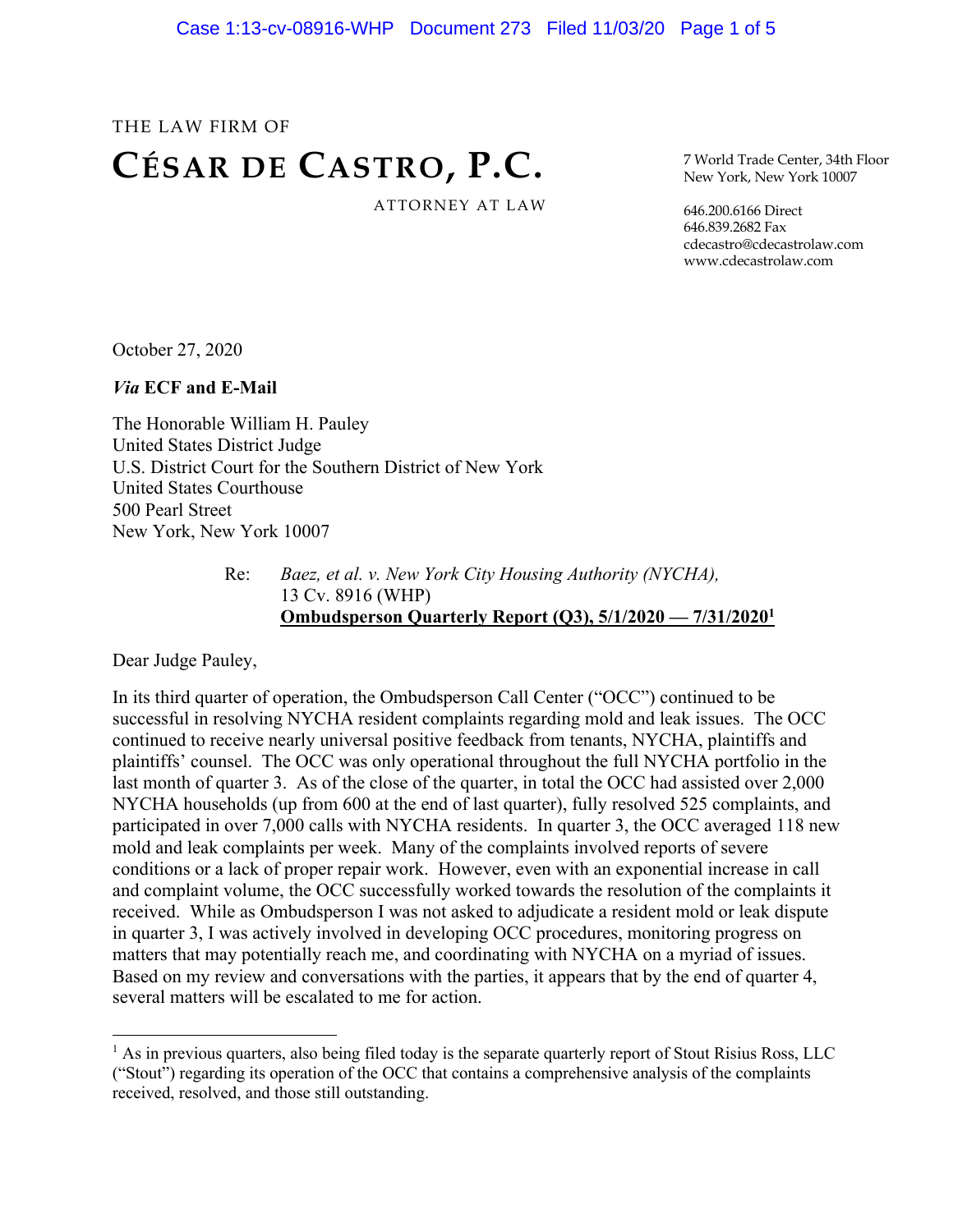Due in part to operational limitations in place as a result of the COVID-19 pandemic since March 2020, open mold and leak work order backlogs at NYCHA (44,866 parent work orders as of August 2, 2020) steadily rose during quarter 3. As we forecasted in our quarter 2 report, with the OCC's expansion to Brooklyn, appropriate Mold Response Unit ("MRU") staffing, primarily the addition of the appropriate number of Resident Coordinators ("RCs") is crucial to NYCHA's compliance with the consent decree and best efforts.<sup>2</sup> NYCHA needed to immediately begin hiring the necessary staff to respond to resident complaints with consistent and effective resident communication. Unfortunately, the process of appropriately staffing MRU stalled during quarter 3 despite the necessary funding in place, in part due to hiring freezes in place as a result of COVID-19.

In quarter 3, NYCHA struggled to effectively respond to resident complaints and OCC requests. I believe that these struggles were a direct result of its MRU staff shortages. By the close of quarter 3, NYCHA was strained to keep up with the increased volume and requests from the OCC. As a result, while NYCHA is actively attempting to alleviate its staff shortages in quarter 4 (I have been informed that NYCHA has filled 29/30 RC positions), it is likely that I will be increasingly called upon to ensure that resident complaints are acted upon in a timely and appropriate way in coming quarters. This may require adjudication of more simple or basic resident complaints, such as scheduling complaints, in addition to complex cases.

### 1. Ombudsperson Adjudicatory Actions

As noted above, in quarter 3, I was not called upon to adjudicate any disputes regarding individual resident complaints received by the OCC. However, I have been actively involved in monitoring the operations of the OCC and coordinating with NYCHA regarding relevant policies and procedures. In addition, there have been several resident complaints that I have had to monitor at the request of both the OCC and NYCHA. Based on my conversations with the parties, it appears that at I may be called upon to resolve at least two matters in the coming quarter, one of which may be escalated to me by NYCHA itself.

## 2. Expansion of the OCC to the Full NYCHA Portfolio

With the addition of Brooklyn on July 1, 2020, the OCC became available to all NYCHA residents. The addition of Brooklyn was very significant given the volume and percentage of mold and leak complaints originating from that borough. At the time of the OCC's expansion to Brooklyn, approximately 55% of open mold and leak work orders were in Brooklyn. As a result, OCC call volume increased exponentially, however, building upon the experiences and lessons of our incremental rollout suggested and ordered by the Court, the OCC was able to efficiently answer and respond to residents and work towards resolving those cases.

On the other hand, NYCHA struggled with the OCC's expansion this quarter, particularly in July after the Brooklyn launch. Unlike the other expansions, Brooklyn management struggled to

 $2$  I have been informed by NYCHA that the title of the RCs has been changed to Resident Communication Associates ("RCAs").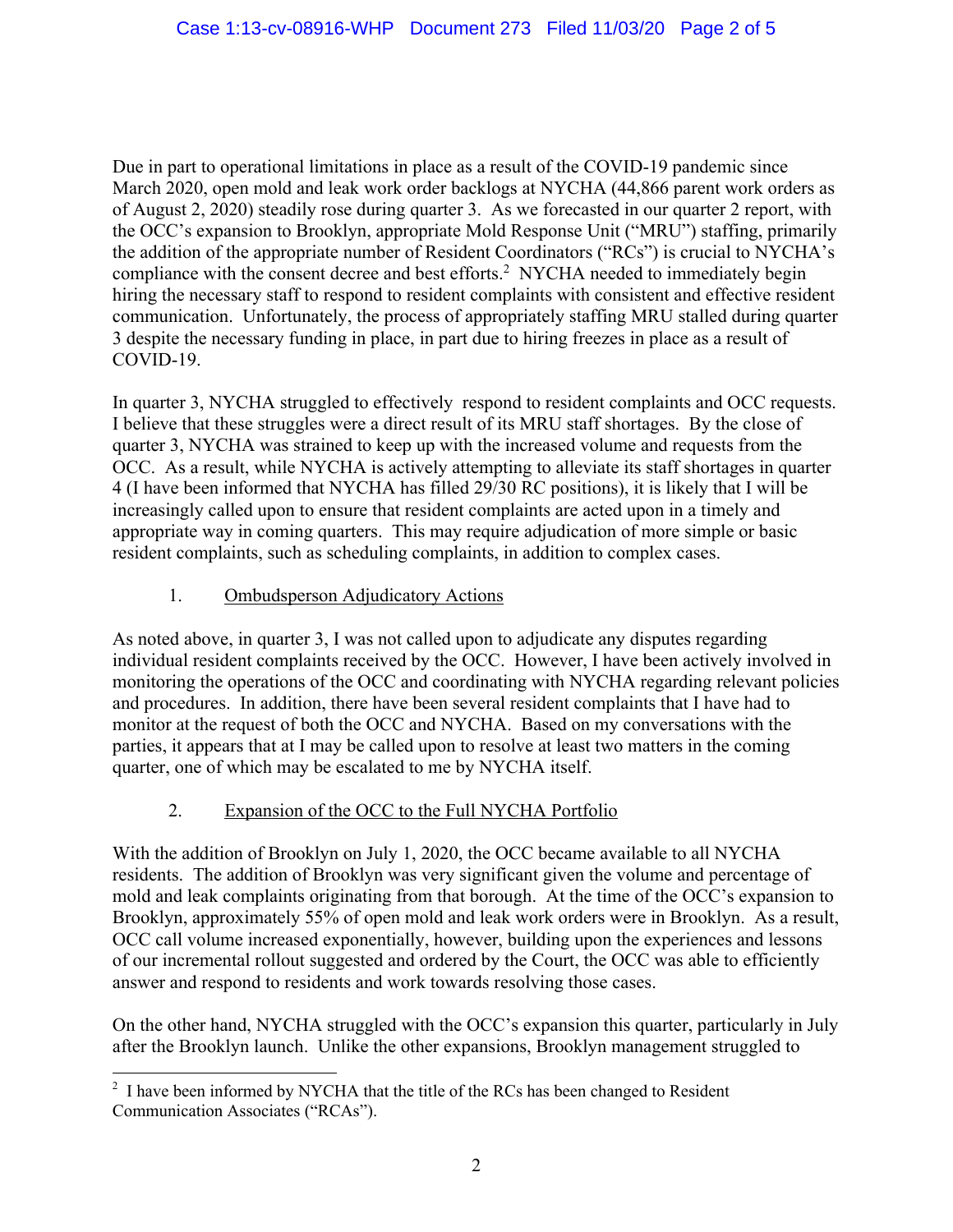timely respond to requests from the OCC and from the MRU. Throughout the quarter, NYCHA's MRU department, despite serious staffing shortages, continued to demonstrate its willingness and efforts to be responsive to all OCC requests and demands. However, given its staff shortages and the general lack of responsiveness from some developments, its level of responsiveness to OCC requests diminished significantly. NYCHA has pledged to fill the appropriate positions within MRU in order to expeditiously respond to the OCC's needs. It should be noted that despite it serving a different function within NYCHA, the OCC has developed a strong working relationship with NYCHA's Compliance Department and it has helped coordinate responses to many OCC complaints. The Compliance Department has proven an effective and professional partner in helping the OCC with complex OCC cases. Unfortunately, by the end of quarter 3, it was clear that it too suffers from staff shortages. By the end of the quarter, it began referring to the OCC all mold and leak cases referred to it by the federal monitor.

#### 3. Continued Resident Outreach Difficulties

As reported in last quarter, resident outreach regarding the OCC has been problematic. Nothing in the consent decree mandates NYCHA to notify or otherwise advertise the existence of the OCC to its tenants. However, since its inception, NYCHA has appropriately recognized that it must embrace the OCC and the Ombudsperson and provide all of the support it can to ensure its success. From my conversations with NYCHA, it is evident that it embraces the role of the OCC in not only efficiently and effectively assisting NYCHA residents but also its potential role in helping restore trust between it and its tenants. Accordingly, NYCHA accepted the responsibility of tenant outreach regarding the existence of the OCC and how it is a helpful and effective resource for residents with leak and mold complaints.

In quarter 3, outreach to NYCHA residents about the existence of the OCC continued to be problematic. As in early outreach efforts, the independence of the OCC and Ombudsperson was not always emphasized in some tenant communications, communications were sent that failed to include necessary supporting materials, and some communications were sent with a hashtag which has more than 400,000 posts unrelated and not associated with the OCC. In this quarter, I started to receive some metrics regarding data outreach, however, I still await (as I have since quarter 1) detailed feedback and data confirming that e-mail communications had reached residents and what portion had been returned as undeliverable. Concerns remain that many residents are completely unaware of the OCC's existence, are confused regarding its connection to NYCHA, and/or are suspicious whether the OCC could effectively help them. Communication efforts improved throughout the quarter because of the efforts of the Compliance Department that acted as a liaison between the OCC and the NYCHA Department of Communications. In quarter 4, communication efforts have substantially improved, and the OCC and the Compliance Department have agreed on language and a schedule of releases. In addition, the OCC has explored and continues to explore potential independent outreach efforts in order to spread the word regarding the availability of the OCC to all NYCHA residents.

#### 4. NYCHA Staffing

As noted above, NYCHA staffing was the largest challenge for NYCHA in quarter 3. NYCHA continued to struggle with the need for maintenance workers, plumbers, painters, carpenters, and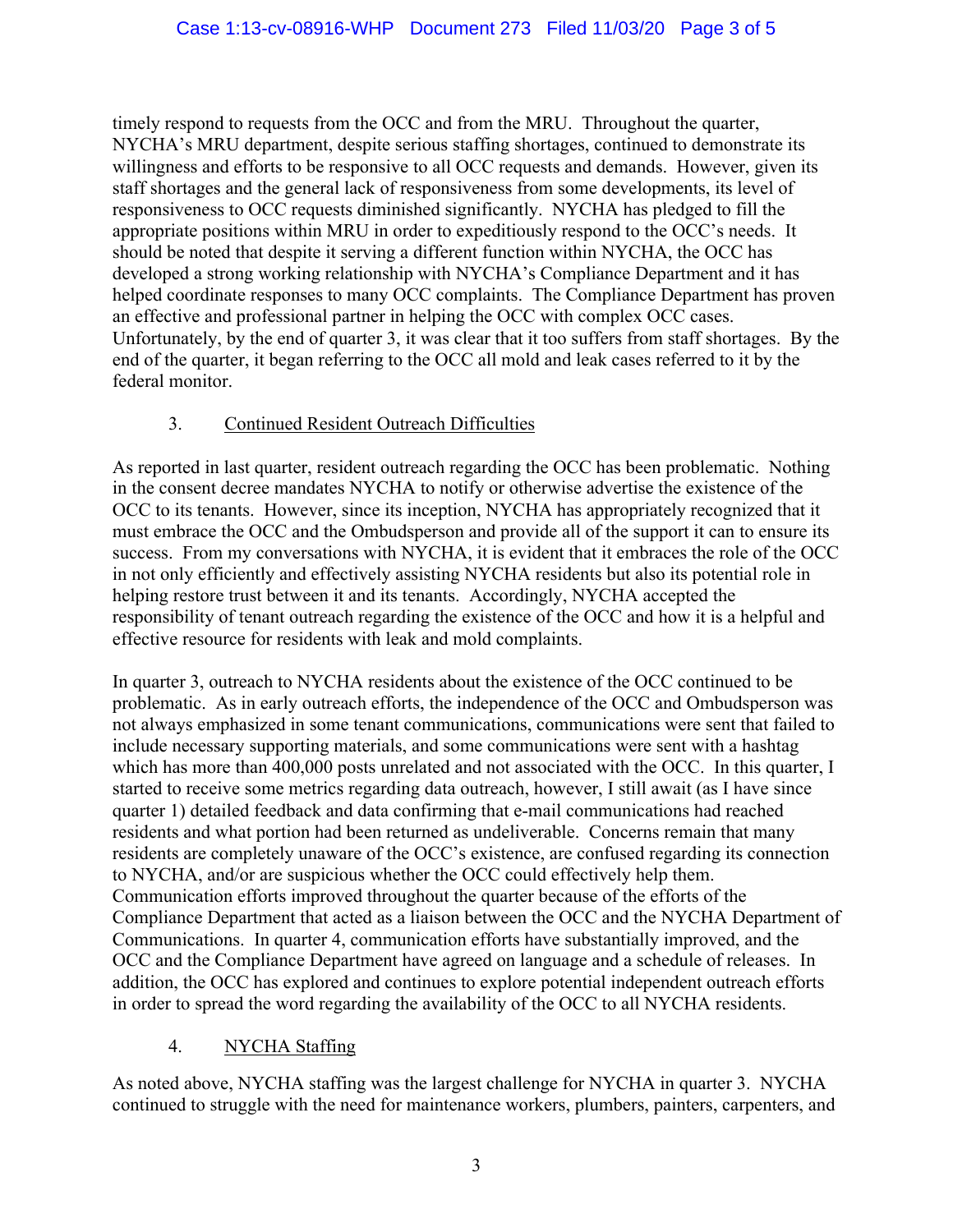there remained vacancies at important management levels within developments. Furthermore, MRU staffing shortages, namely vacant RC positions left NYCHA struggling to keep up with increased OCC complaints. Prior to the addition of Brooklyn to the OCC's jurisdiction, MRU was beginning to have difficulties responding to the OCC's requests in a timely manner, however, requests would never go unanswered. Unfortunately, with the predicted increase in complaints and, thus, increased requests from the OCC, MRU was unable to timely respond to all the OCC requests as it had in the past. It appears that its difficulties were a factor of NYCHA's failure to increase MRU staff and a lack of responsiveness (and MRU's inability to stay on top of) NYCHA employees at some developments. Instead of being able to keep up with new OCC requests, MRU was forced to follow up time and time again with development staff that were not being responsive to requests related to open OCC matters. The current RCs became overburdened and, in some cases, residents began having difficulties reaching RCs, reporting that some voicemail boxes were full.

The RC position was born from the collaborative work of the OCC and NYCHA staff at the first development in which we launched, the Jefferson Houses. It was an experimental temporary position that in practice proved extraordinarily effective to ensure meaningful communication between residents and NYCHA and appropriately limited the costs of the OCC staff communicating with residents. With each of the OCC expansions, the RCs have proven to be a necessary and instrumental position in moving the OCC cases to successful completion. However, the position is still advertised by NYCHA as a temporary one. We hope that NYCHA will make the RCs a permanent part of its staff and commitment to improve resident communication regarding mold and leak work being conducted in resident apartments. Going forward, appropriate RC and MRU staffing will limit the costs of the OCC operations and most importantly, help NYCHA in its goals to improve its relationships with its tenants and effectively remediate leak and mold conditions.

I certainly appreciate and understand the tremendous fiscal difficulties NYCHA faces, especially in the current economic climate, however, at a minimum, appropriately staffing MRU in the short term can have a tremendous impact on the effectiveness of the OCC.<sup>3</sup>

#### 5. Leak Standard Procedure

Since October 2019, NYCHA has been working on developing a desperately needed leak standard procedure. Unlike its response to mold complaints, NYCHA's response to leaks, which if not handled appropriately will likely lead to countless mold complaints, is not standardized across the portfolio. Leaks make up a large portion of complaints to the OCC. In quarter 3, 55% of complaints to the OCC were leak related. All parties and stakeholders appear to agree that a standard operating procedure detailing the appropriate steps to investigate and resolve a leak is necessary and overdue. An appropriately implemented standard operating procedure with built

<sup>&</sup>lt;sup>3</sup> NYCHA should continue to explore the use of technology to free up much-needed resources. The OCC continues to successfully utilize its virtual inspection technology and successfully solicit photographs and videos from residents and NYCHA in order to help move matters towards a resolution. The OCC has not had to conduct a single site visit. Scheduling backlogs remain a problem for NYCHA given the complexities of scheduling in-house staff and outside vendors to perform work on resident apartments. NYCHA has reported that it is piloting automated scheduling technologies in the coming months in parts of its portfolio.